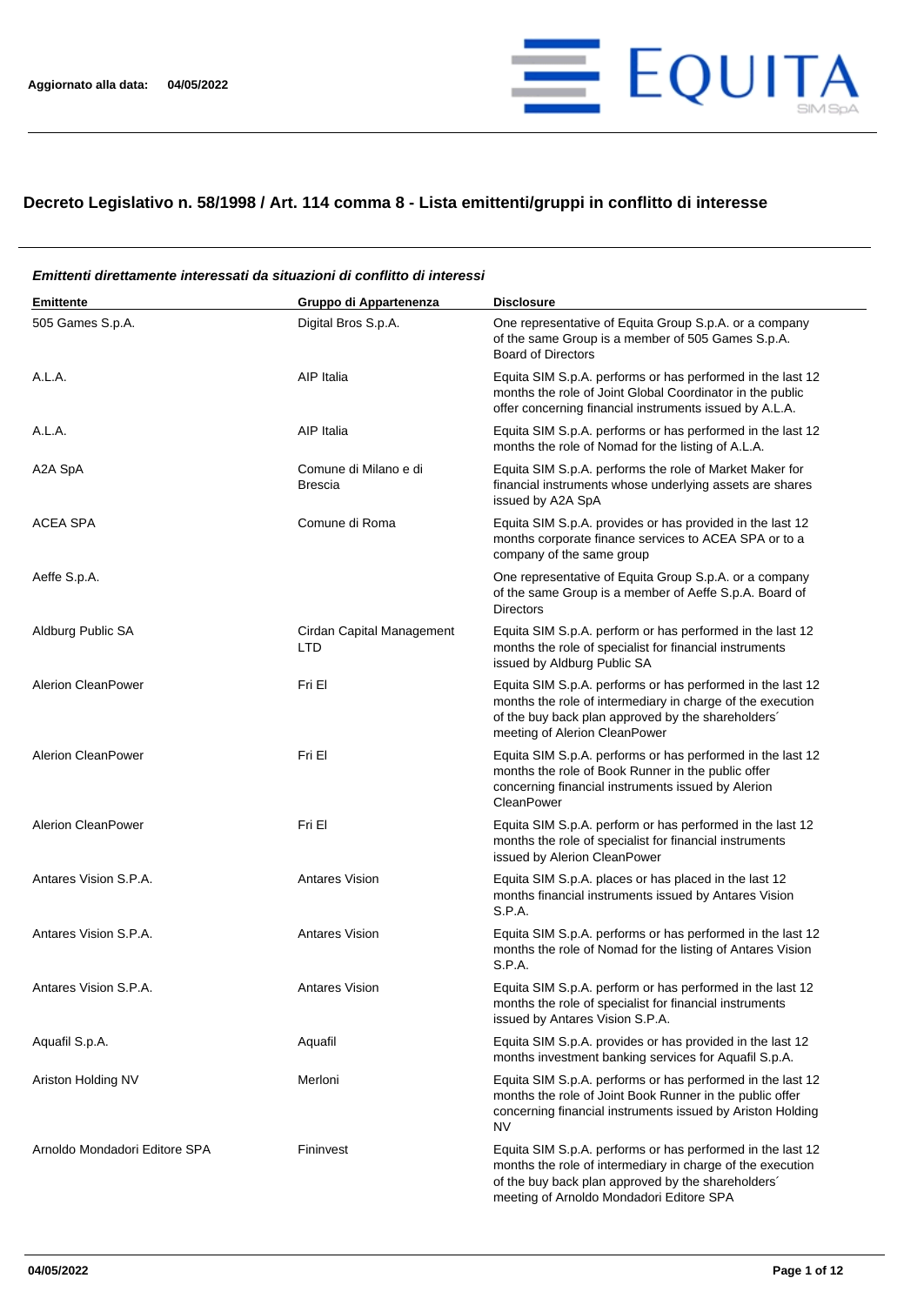

| Arnoldo Mondadori Editore SPA | Fininvest                  | Equita SIM S.p.A. perform or has performed in the last 12<br>months the role of specialist for financial instruments<br>issued by Arnoldo Mondadori Editore SPA                                               |
|-------------------------------|----------------------------|---------------------------------------------------------------------------------------------------------------------------------------------------------------------------------------------------------------|
| Ascopiave S.p.A.              | Ascopiave                  | Equita SIM S.p.A. performs or has performed in the last 12<br>months the role of intermediary in charge of the execution<br>of the buy back plan approved by the shareholders'<br>meeting of Ascopiave S.p.A. |
| Ascopiave S.p.A.              | Ascopiave                  | Equita SIM S.p.A. perform or has performed in the last 12<br>months the role of specialist for financial instruments<br>issued by Ascopiave S.p.A.                                                            |
| Assicurazioni Generali S.p.A. | Generali                   | Equita SIM S.p.A. performs the role of Market Maker for<br>financial instruments issued by Assicurazioni Generali<br>S.p.A.                                                                                   |
| Assicurazioni Generali S.p.A. | Generali                   | Equita SIM S.p.A. provides or has provided in the last 12<br>months corporate finance services to Assicurazioni<br>Generali S.p.A. or to a company of the same group                                          |
| Assicurazioni Generali S.p.A. | Generali                   | Equita SIM S.p.A. performs the role of Market Maker for<br>financial instruments whose underlying assets are shares<br>issued by Assicurazioni Generali S.p.A.                                                |
| Assiteca S.p.A.               | Lucca S.r.l.               | Equita SIM S.p.A. provides or has provided in the last 12<br>months investment banking services for Assiteca S.p.A.                                                                                           |
| Assiteca S.p.A.               | Lucca S.r.l.               | Equita SIM S.p.A. perform or has performed in the last 12<br>months the role of specialist for financial instruments<br>issued by Assiteca S.p.A.                                                             |
| ASTM S.p.A                    | Gavio                      | Equita SIM S.p.A. perform or has performed in the last 12<br>months the role of advisor of the offerer in transactions on<br>financial instruments issued by ASTM S.p.A                                       |
| Atlantia S.p.A.               | <b>Benetton</b>            | Equita SIM S.p.A. performs the role of Market Maker for<br>financial instruments issued by Atlantia S.p.A.                                                                                                    |
| Autogrill SPA                 | <b>Benetton</b>            | Equita SIM S.p.A. provides or has provided in the last 12<br>months corporate finance services to Autogrill SPA or to a<br>company of the same group                                                          |
| Autogrill SPA                 | <b>Benetton</b>            | Equita SIM S.p.A. provides or has provided in the last 12<br>months investment banking services for Autogrill SPA                                                                                             |
| Autogrill SPA                 | <b>Benetton</b>            | Equita SIM S.p.A. performs the role of Market Maker for<br>financial instruments whose underlying assets are shares<br>issued by Autogrill SPA                                                                |
| Avio S.p.A.                   | Ministero Economia Finanze | Equita SIM S.p.A. performs or has performed in the last 12<br>months the role of intermediary in charge of the execution<br>of the buy back plan approved by the shareholders'<br>meeting of Avio S.p.A.      |
| Avio S.p.A.                   | Ministero Economia Finanze | Equita SIM S.p.A. provides or has provided in the last 12<br>months investment banking services for Avio S.p.A.                                                                                               |
| Avio S.p.A.                   | Ministero Economia Finanze | One representative of Equita Group S.p.A. or a company<br>of the same Group is a member of Avio S.p.A. Board of<br><b>Directors</b>                                                                           |
| B.F. S.p.A.                   | <b>Bonifiche Ferraresi</b> | Equita SIM S.p.A. provides or has provided in the last 12<br>months corporate finance services to B.F. S.p.A. or to a<br>company of the same group                                                            |
| <b>B.F. S.p.A.</b>            | <b>Bonifiche Ferraresi</b> | Equita SIM S.p.A. provides or has provided in the last 12<br>months investment banking services for B.F. S.p.A.                                                                                               |
| B.F. S.p.A.                   | <b>Bonifiche Ferraresi</b> | Equita SIM S.p.A. perform or has performed in the last 12<br>months the role of specialist for financial instruments<br>issued by B.F. S.p.A.                                                                 |
| Banca Carige S.p.A.           | Malacalza                  | Equita SIM S.p.A. perform or has performed in the last 12<br>months the role of specialist for financial instruments<br>issued by Banca Carige S.p.A.                                                         |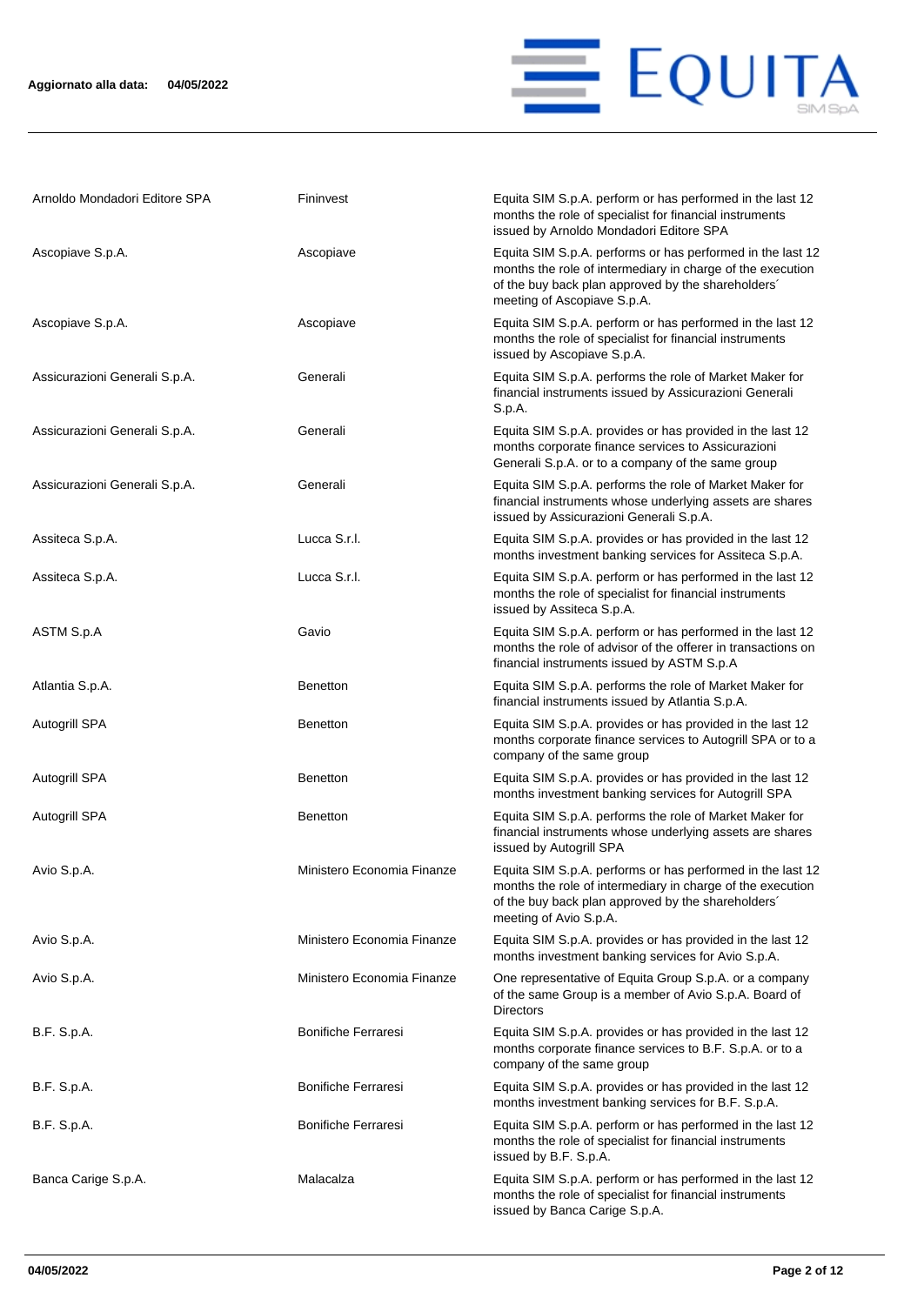

Banca Cesare Ponti **Equita SIM S.p.A. perform or has performed in the last 12** 

|                                    |                      | months the role of specialist for financial instruments<br>issued by Banca Cesare Ponti                                                                                                                                   |
|------------------------------------|----------------------|---------------------------------------------------------------------------------------------------------------------------------------------------------------------------------------------------------------------------|
| Banca Farmafactoring S.p.a.        | Equinova             | Equita SIM S.p.A. provides or has provided in the last 12<br>months investment banking services for Banca<br>Farmafactoring S.p.a.                                                                                        |
| Banca Ifis SPA                     | La Scogliera S.p.A.  | Equita SIM S.p.A. performs the role of Market Maker for<br>financial instruments issued by Banca Ifis SPA                                                                                                                 |
| Banca Popolare di Milano S.c.r.l.  | Banco BPM            | Equita SIM S.p.A. performs the role of Market Maker for<br>financial instruments whose underlying assets are shares<br>issued by Banca Popolare di Milano S.c.r.l.                                                        |
| Banca Popolare di Sondrio S.C.p.A. | <b>BP</b> Sondrio    | Equita SIM S.p.A. has placed/has executed an ABB/RABB<br>in the last 12 months for financial instruments issued by<br>Banca Popolare di Sondrio S.C.p.A.                                                                  |
| Banca Popolare di Sondrio S.C.p.A. | <b>BP</b> Sondrio    | Equita SIM S.p.A. perform or has performed in the last 12<br>months the role of specialist for financial instruments<br>issued by Banca Popolare di Sondrio S.C.p.A.                                                      |
| <b>Banca Profilo SPA</b>           | <b>Banca Profilo</b> | Equita SIM S.p.A. performs or has performed in the last 12<br>months the role of intermediary in charge of the execution<br>of the buy back plan approved by the shareholders'<br>meeting of Banca Profilo SPA            |
| <b>Banca Profilo SPA</b>           | Banca Profilo        | Equita SIM S.p.A. perform or has performed in the last 12<br>months the role of specialist for financial instruments<br>issued by Banca Profilo SPA                                                                       |
| Banco BPM S.p.A.                   | Banco BPM            | Equita SIM S.p.A. performs the role of Market Maker for<br>financial instruments issued by Banco BPM S.p.A.                                                                                                               |
| Barclays Bank PLC                  | <b>Barclays</b>      | Equita SIM S.p.A. performs or has performed in the last 12<br>months the role of liquidity provider for financial<br>instruments issued by Barclays Bank PLC                                                              |
| Barclays Bank PLC                  | <b>Barclays</b>      | Equita SIM S.p.A. perform or has performed in the last 12<br>months the role of specialist for financial instruments<br>issued by Barclays Bank PLC                                                                       |
| Be Shaping the Future S.p.A.       | TIP                  | Equita SIM S.p.A. performs or has performed in the last 12<br>months the role of intermediary in charge of the execution<br>of the buy back plan approved by the shareholders'<br>meeting of Be Shaping the Future S.p.A. |
| Be Shaping the Future S.p.A.       | TIP                  | Equita SIM S.p.A. provides or has provided in the last 12<br>months investment banking services for Be Shaping the<br>Future S.p.A.                                                                                       |
| Be Shaping the Future S.p.A.       | <b>TIP</b>           | Equita SIM S.p.A. perform or has performed in the last 12<br>months the role of specialist for financial instruments<br>issued by Be Shaping the Future S.p.A.                                                            |
| BNP Paribas Issuance B.V.          | Gruppo BNP Paribas   | Equita SIM S.p.A. perform or has performed in the last 12<br>months the role of specialist for financial instruments<br>issued by BNP Paribas Issuance B.V.                                                               |
| Borsa Italiana S.p.A.              | Borsa Italiana       | One representative of Equita Group S.p.A. or a company<br>of the same Group is a member of Borsa Italiana S.p.A.<br><b>Board of Directors</b>                                                                             |
| <b>Buzzi Unicem SPA</b>            | Buzzi                | Equita SIM S.p.A. performs the role of Market Maker for<br>financial instruments whose underlying assets are shares<br>issued by Buzzi Unicem SPA                                                                         |
| Cairo Communication SPA            | Cairo                | Equita SIM S.p.A. perform or has performed in the last 12<br>months the role of specialist for financial instruments<br>issued by Cairo Communication SPA                                                                 |
| Cairo Communication SPA            | Cairo                | One representative of Equita Group S.p.A. or a company<br>of the same Group is a member of Cairo Communication<br><b>SPA Board of Directors</b>                                                                           |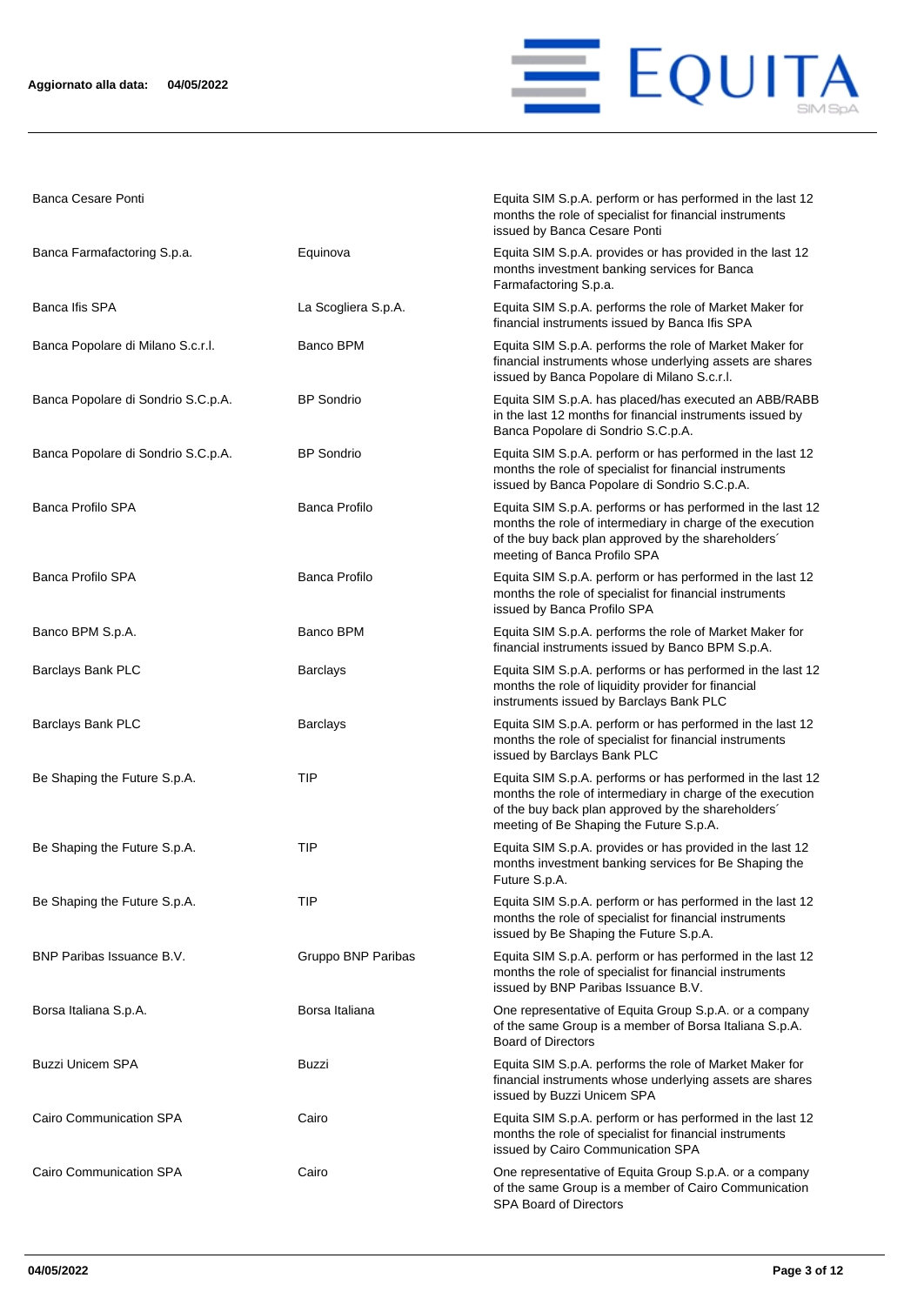### **Aggiornato alla data: 04/05/2022**



| Cairo Editore S.p.A.                                 | Cairo Communication S.p.A.    | One representative of Equita Group S.p.A. or a company<br>of the same Group is a member of Cairo Editore S.p.A.<br><b>Board of Directors</b>                                                                                                      |
|------------------------------------------------------|-------------------------------|---------------------------------------------------------------------------------------------------------------------------------------------------------------------------------------------------------------------------------------------------|
| Cairo Pubblicità S.p.A.                              | Cairo Communication S.p.A.    | One representative of Equita Group S.p.A. or a company<br>of the same Group is a member of Cairo Pubblicità S.p.A.<br><b>Board of Directors</b>                                                                                                   |
| CairoRCS Media                                       | Cairo Communication S.p.A.    | One representative of Equita Group S.p.A. or a company<br>of the same Group is a member of CairoRCS Media Board<br>of Directors                                                                                                                   |
| Canon Italia S.p.A.                                  | <b>CANON INC</b>              | One representative of Equita Group S.p.A. or a company<br>of the same Group is a member of Canon Italia S.p.A.<br><b>Board of Directors</b>                                                                                                       |
| Carraro International S.E.                           | CARRARO                       | Equita SIM S.p.A. perform or has performed in the last 12<br>months the role of specialist for financial instruments<br>issued by Carraro International S.E.                                                                                      |
| CIR S.p.A. - COMPAGNIE INDUSTRIALI<br><b>RIUNITE</b> | De Benedetti                  | Equita SIM S.p.A. performs or has performed in the last 12<br>months the role of intermediary in charge of the execution<br>of the buy back plan approved by the shareholders'<br>meeting of CIR S.p.A. - COMPAGNIE INDUSTRIALI<br><b>RIUNITE</b> |
| Citigroup Inc                                        | Citigroup                     | Equita SIM S.p.A. perform or has performed in the last 12<br>months the role of specialist for financial instruments<br>issued by Citigroup Inc                                                                                                   |
| CNH Industrial N.V.                                  | Agnelli                       | Equita SIM S.p.A. performs the role of Market Maker for<br>financial instruments whose underlying assets are shares<br>issued by CNH Industrial N.V.                                                                                              |
| COIMA RES S.p.A.                                     | Coima RES                     | Equita SIM S.p.A. provides or has provided in the last 12<br>months investment banking services for COIMA RES<br>S.p.A.                                                                                                                           |
| Credit Agricole Friuladria S.p.A.                    | <b>Credit Agricole</b>        | Equita SIM S.p.A. perform or has performed in the last 12<br>months the role of advisor of the offerer in transactions on<br>financial instruments issued by Credit Agricole Friuladria<br>S.p.A.                                                 |
| Credit Agricole Italia S.p.A.                        | <b>Credit Agricole</b>        | Equita SIM S.p.A. provides or has provided in the last 12<br>months corporate finance services to Credit Agricole Italia<br>S.p.A. or to a company of the same group                                                                              |
| Credit Agricole SA                                   | <b>Credit Agricole</b>        | Equita SIM S.p.A. perform or has performed in the last 12<br>months the role of specialist for financial instruments<br>issued by Credit Agricole SA                                                                                              |
| Credit Suisse AG, London Branch                      | <b>Credit Suisse</b>          | Equita SIM S.p.A. perform or has performed in the last 12<br>months the role of specialist for financial instruments<br>issued by Credit Suisse AG, London Branch                                                                                 |
| Credito Valtellinese S.p.A.                          | Credit Agricole Italia S.p.A. | Equita SIM S.p.A. perform or has performed in the last 12<br>months the role of advisor of the offerer in transactions on<br>financial instruments issued by Credito Valtellinese S.p.A.                                                          |
| Culti Milano S.p.A.                                  | Intek                         | Equita SIM S.p.A. performs or has performed in the last 12<br>months the role of intermediary in charge of the execution<br>of the buy back plan approved by the shareholders'<br>meeting of Culti Milano S.p.A.                                  |
| CY4Gate S.p.A.                                       | Elettronica s.p.a.            | Equita SIM S.p.A. performs or has performed in the last 12<br>months the role of Global Coordinator in the public offer<br>concerning financial instruments issued by CY4Gate S.p.A.                                                              |
| CY4Gate S.p.A.                                       | Elettronica s.p.a.            | Equita SIM S.p.A. performs or has performed in the last 12<br>months the role of Nomad for the listing of CY4Gate S.p.A.                                                                                                                          |
| CY4Gate S.p.A.                                       | Elettronica s.p.a.            | Equita SIM S.p.A. perform or has performed in the last 12<br>months the role of specialist for financial instruments<br>issued by CY4Gate S.p.A.                                                                                                  |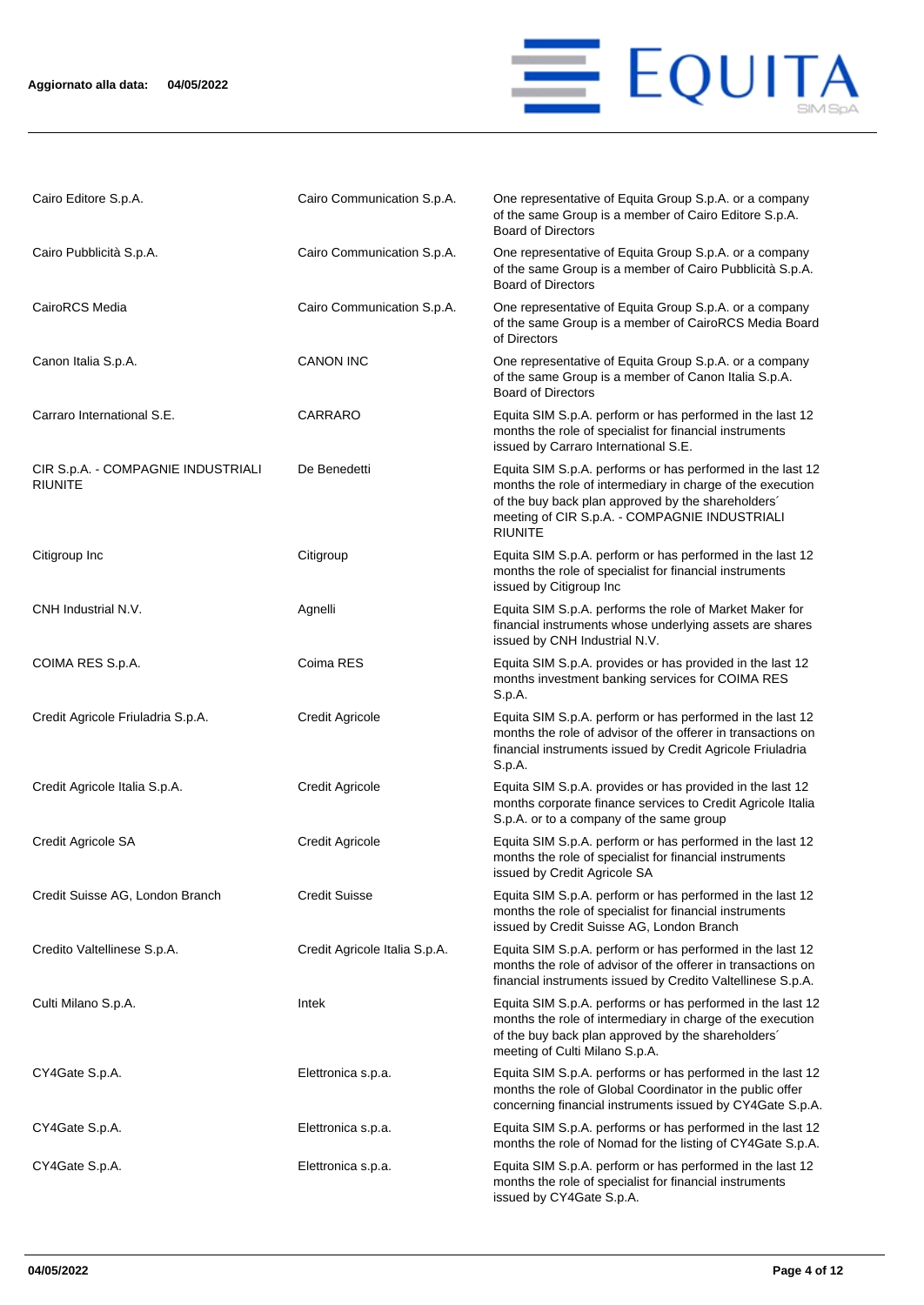

| D'Amico International Shipping SA | d`Amico                    | Equita SIM S.p.A. performs or has performed in the last 12<br>months the role of intermediary in charge of the execution<br>of the buy back plan approved by the shareholders'<br>meeting of D'Amico International Shipping SA |
|-----------------------------------|----------------------------|--------------------------------------------------------------------------------------------------------------------------------------------------------------------------------------------------------------------------------|
| D'Amico International Shipping SA | d`Amico                    | Equita SIM S.p.A. provides or has provided in the last 12<br>months investment banking services for D'Amico<br>International Shipping SA                                                                                       |
| Defence Tech Holding S.p.A.       | Comunimpresa S.r.l.        | Equita SIM S.p.A. performs or has performed in the last 12<br>months the role of Global Coordinator in the public offer<br>concerning financial instruments issued by Defence Tech<br>Holding S.p.A.                           |
| Defence Tech Holding S.p.A.       | Comunimpresa S.r.l.        | Equita SIM S.p.A. performs or has performed in the last 12<br>months the role of Nomad for the listing of Defence Tech<br>Holding S.p.A.                                                                                       |
| Defence Tech Holding S.p.A.       | Comunimpresa S.r.l.        | Equita SIM S.p.A. perform or has performed in the last 12<br>months the role of specialist for financial instruments<br>issued by Defence Tech Holding S.p.A.                                                                  |
| Deutsche Bank AG                  |                            | Equita SIM S.p.A. perform or has performed in the last 12<br>months the role of specialist for financial instruments<br>issued by Deutsche Bank AG                                                                             |
| Digital Bros Spa                  |                            | One representative of Equita Group S.p.A. or a company<br>of the same Group is a member of Digital Bros Spa Board<br>of Directors                                                                                              |
| Digital Value S.p.A.              |                            | Equita SIM S.p.A. provides or has provided in the last 12<br>months investment banking services for Digital Value<br>S.p.A.                                                                                                    |
| doValue S.p.A.                    | <b>Fortress</b>            | Equita SIM S.p.A. performs or has performed in the last 12<br>months the role of intermediary in charge of the execution<br>of the buy back plan approved by the shareholders'<br>meeting of doValue S.p.A.                    |
| Dragon Spac                       |                            | Equita SIM S.p.A. provides or has provided in the last 12<br>months corporate finance services to Dragon Spac or to a<br>company of the same group                                                                             |
| Enel S.p.A.                       | Ministero Economia Finanze | Equita SIM S.p.A. performs the role of Market Maker for<br>financial instruments whose underlying assets are shares<br>issued by Enel S.p.A.                                                                                   |
| <b>ENI Gas e Luce</b>             | ENI S.p.A.                 | Equita SIM S.p.A. performs or has performed in the last 12<br>months the role of Joint Book Runner in the public offer<br>concerning financial instruments issued by ENI Gas e Luce                                            |
| ENI S.p.A.                        | Ministero Economia Finanze | Equita SIM S.p.A. performs the role of Market Maker for<br>financial instruments whose underlying assets are shares<br>issued by ENI S.p.A.                                                                                    |
| EPS Equita PEP SPAC 2 S.p.A.      | Equita Group S.p.A.        | Equita SIM S.p.A. owns a net long position exceeding the<br>threshold of 0,5 % of the total issued share capital of EPS<br>Equita PEP SPAC 2 S.p.A.                                                                            |
| EPS Equita PEP SPAC 2 S.p.A.      | Equita Group S.p.A.        | A direct or indirect shareholder is a member of Board of<br>Directors of EPS Equita PEP SPAC 2 S.p.A.                                                                                                                          |
| Estrima S.P.A.                    |                            | Equita SIM S.p.A. owns a net long position exceeding the<br>threshold of 0,5 % of the total issued share capital of<br>Estrima S.P.A.                                                                                          |
| Estrima S.P.A.                    |                            | Equita SIM S.p.A. performs or has performed in the last 12<br>months the role of Global Coordinator in the public offer<br>concerning financial instruments issued by Estrima S.P.A.                                           |
| Estrima S.P.A.                    |                            | Equita SIM S.p.A. performs or has performed in the last 12<br>months the role of Nomad for the listing of Estrima S.P.A.                                                                                                       |
| Estrima S.P.A.                    |                            | Equita SIM S.p.A. perform or has performed in the last 12<br>months the role of specialist for financial instruments<br>issued by Estrima S.P.A.                                                                               |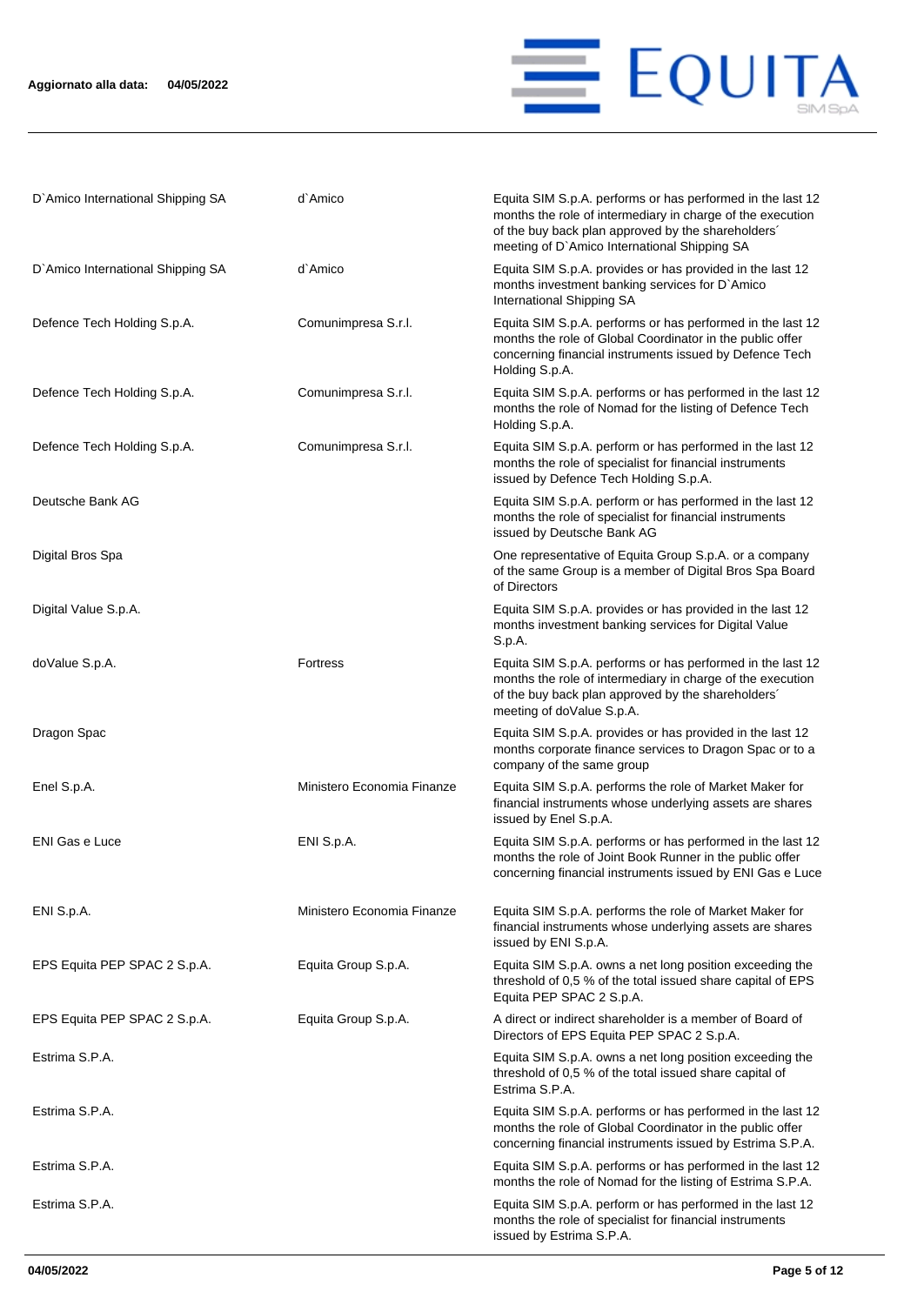

Equita SIM S.p.A. perform or has performed in the last 12 months the role of specialist for financial instruments issued by European Bank For Reconstruction &

European Bank For Reconstruction & Development EBRD

|                                                      |                       | Development EBRD                                                                                                                                                                                                    |
|------------------------------------------------------|-----------------------|---------------------------------------------------------------------------------------------------------------------------------------------------------------------------------------------------------------------|
| Eurotech S.p.A.                                      | <b>EUROTECH GROUP</b> | Equita SIM S.p.A. provides or has provided in the last 12<br>months investment banking services for Eurotech S.p.A.                                                                                                 |
| EXOR S.p.A.                                          | Agnelli               | Equita SIM S.p.A. performs the role of Market Maker for<br>financial instruments whose underlying assets are shares<br>issued by EXOR S.p.A.                                                                        |
| F.I.L.A.-Fabbrica Italiana Lapis ed Affini<br>S.p.A. | Candela               | Equita SIM S.p.A. provides or has provided in the last 12<br>months investment banking services for F.I.L.A.-Fabbrica<br>Italiana Lapis ed Affini<br>S.p.A.                                                         |
| Falck Renewables S.p.A                               | Falck                 | Equita SIM S.p.A. performs or has performed in the last 12<br>months the role of intermediary in charge of the execution<br>of the buy back plan approved by the shareholders'<br>meeting of Falck Renewables S.p.A |
| Falck Renewables S.p.A                               | Falck                 | Equita SIM S.p.A. provides or has provided in the last 12<br>months investment banking services for Falck Renewables<br>S.p.A                                                                                       |
| Falck Renewables S.p.A                               | Falck                 | One representative of Equita Group S.p.A. or a company<br>of the same Group is a member of Falck Renewables<br>S.p.A Board of Directors                                                                             |
| Farmae S.p.A.                                        |                       | Equita SIM S.p.A. provides or has provided in the last 12<br>months corporate finance services to Farmae S.p.A. or to<br>a company of the same group                                                                |
| Farmae S.p.A.                                        |                       | Equita SIM S.p.A. provides or has provided in the last 12<br>months investment banking services for Farmae S.p.A.                                                                                                   |
| Ferrari N.V.                                         | Agnelli               | Equita SIM S.p.A. performs the role of Market Maker for<br>financial instruments issued by Ferrari N.V.                                                                                                             |
| Fiat Chrysler Automobiles N.V.                       | Agnelli               | Equita SIM S.p.A. performs the role of Market Maker for<br>financial instruments whose underlying assets are shares<br>issued by Fiat Chrysler Automobiles N.V.                                                     |
| Fiat Chrysler Automobiles N.V.                       | Agnelli               | Equita SIM S.p.A. performs the role of Market Maker for<br>financial instruments issued by Fiat Chrysler Automobiles<br>N.V.                                                                                        |
| Fiat Chrysler Finance Europe S.A.                    | Agnelli               | Equita SIM S.p.A. performs the role of Market Maker for<br>financial instruments issued by Fiat Chrysler Finance<br>Europe S.A.                                                                                     |
| Fiera Milano Spa                                     | Fiera Milano          | Equita SIM S.p.A. performs or has performed in the last 12<br>months the role of intermediary in charge of the execution<br>of the buy back plan approved by the shareholders'<br>meeting of Fiera Milano Spa       |
| Fiera Milano Spa                                     | Fiera Milano          | Equita SIM S.p.A. provides or has provided in the last 12<br>months investment banking services for Fiera Milano Spa                                                                                                |
| Fincantieri SI S.p.A.                                | Fincantieri S.p.A     | One representative of Equita Group S.p.A. or a company<br>of the same Group is a member of Fincantieri SI S.p.A.<br><b>Board of Directors</b>                                                                       |
| <b>FLY SRL</b>                                       |                       | Equita SIM S.p.A. provides or has provided in the last 12<br>months corporate finance services to FLY SRL or to a<br>company of the same group                                                                      |
| FNM Pay                                              | FNM S.p.A.            | One representative of Equita Group S.p.A. or a company<br>of the same Group is a member of FNM Pay Board of<br><b>Directors</b>                                                                                     |
| FNM S.p.A.                                           | Regione Lombardia     | Equita SIM S.p.A. provides or has provided in the last 12<br>months corporate finance services to FNM S.p.A. or to a<br>company of the same group                                                                   |
| FNM S.p.A.                                           | Regione Lombardia     | Equita SIM S.p.A. provides or has provided in the last 12<br>months investment banking services for FNM S.p.A.                                                                                                      |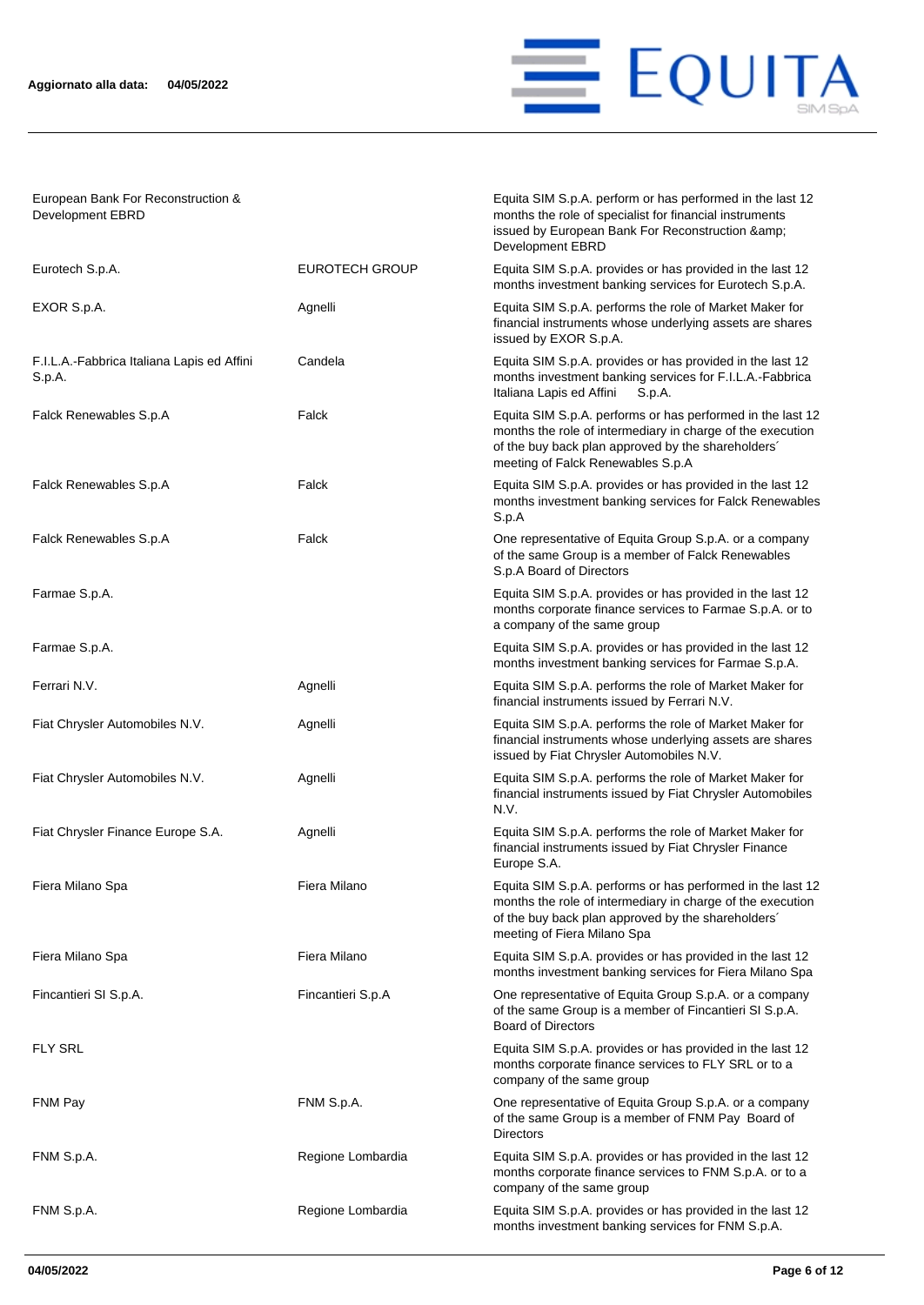

| FNM S.p.A.                          | Regione Lombardia     | Equita SIM S.p.A. performs or has performed in the last 12<br>months the role of Joint Lead Manager in the public offer<br>concerning financial instruments issued by FNM S.p.A.                                         |
|-------------------------------------|-----------------------|--------------------------------------------------------------------------------------------------------------------------------------------------------------------------------------------------------------------------|
| FNM S.p.A.                          | Regione Lombardia     | Equita SIM S.p.A. perform or has performed in the last 12<br>months the role of specialist for financial instruments<br>issued by FNM S.p.A.                                                                             |
| Garofalo Health Care S.P.A.         | Garofalo              | Equita SIM S.p.A. performs or has performed in the last 12<br>months the role of intermediary in charge of the execution<br>of the buy back plan approved by the shareholders'<br>meeting of Garofalo Health Care S.P.A. |
| Garofalo Health Care S.P.A.         | Garofalo              | Equita SIM S.p.A. provides or has provided in the last 12<br>months investment banking services for Garofalo Health<br>Care S.P.A.                                                                                       |
| Garofalo Health Care S.P.A.         | Garofalo              | Equita SIM S.p.A. perform or has performed in the last 12<br>months the role of specialist for financial instruments<br>issued by Garofalo Health Care S.P.A.                                                            |
| Gruppo Mutuionline SpA              | Gruppo Mutuionline    | Equita SIM S.p.A. perform or has performed in the last 12<br>months the role of specialist for financial instruments<br>issued by Gruppo Mutuionline SpA                                                                 |
| Guala Closures S.p.A.               | <b>Guala Closures</b> | Equita SIM S.p.A. perform or has performed in the last 12<br>months the role of specialist for financial instruments<br>issued by Guala Closures S.p.A.                                                                  |
| illimity Bank S.p.A.                | illimity              | Equita SIM S.p.A. provides or has provided in the last 12<br>months investment banking services for illimity Bank S.p.A.                                                                                                 |
| illimity Bank S.p.A.                | illimity              | Equita SIM S.p.A. perform or has performed in the last 12<br>months the role of specialist for financial instruments<br>issued by illimity Bank S.p.A.                                                                   |
| Industrie Chimiche Forestali S.p.A. | Gruppo ICF            | A direct or indirect shareholder is a member of Board of<br>Directors of Industrie Chimiche Forestali S.p.A.                                                                                                             |
| Industrie Chimiche Forestali S.p.A. | Gruppo ICF            | Equita SIM S.p.A. owns a net long position exceeding the<br>threshold of 0,5 % of the total issued share capital of<br>Industrie Chimiche Forestali S.p.A.                                                               |
| Industrie Chimiche Forestali S.p.A. | Gruppo ICF            | Equita SIM S.p.A. perform or has performed in the last 12<br>months the role of specialist for financial instruments<br>issued by Industrie Chimiche Forestali S.p.A.                                                    |
| Iniziative Bresciane S.p.A.         | Iniziative Bresciane  | Equita SIM S.p.A. performs or has performed in the last 12<br>months the role of Nomad for the listing of Iniziative<br>Bresciane S.p.A.                                                                                 |
| Intek Group S.p.A.                  | <b>INTEK</b>          | Equita SIM S.p.A. performs or has performed in the last 12<br>months the role of intermediary in charge of the execution<br>of the buy back plan approved by the shareholders'<br>meeting of Intek Group S.p.A.          |
| Intek Group S.p.A.                  | <b>INTEK</b>          | Equita SIM S.p.A. provides or has provided in the last 12<br>months corporate finance services to Intek Group S.p.A. or<br>to a company of the same group                                                                |
| Intesa Sanpaolo SpA                 | Intesa Sanpaolo       | Equita SIM S.p.A. performs the role of Market Maker for<br>financial instruments whose underlying assets are shares<br>issued by Intesa Sanpaolo SpA                                                                     |
| Intesa Sanpaolo SpA                 | Intesa Sanpaolo       | Equita SIM S.p.A. performs the role of Market Maker for<br>financial instruments issued by Intesa Sanpaolo SpA                                                                                                           |
| Italian Wine Brands S.p.A.          | Italian Wine Brands   | Equita SIM S.p.A. provides or has provided in the last 12<br>months corporate finance services to Italian Wine Brands<br>S.p.A. or to a company of the same group                                                        |
| Italian Wine Brands S.p.A.          | Italian Wine Brands   | Equita SIM S.p.A. performs or has performed in the last 12<br>months the role of Book Runner in the public offer<br>concerning financial instruments issued by Italian Wine<br>Brands S.p.A.                             |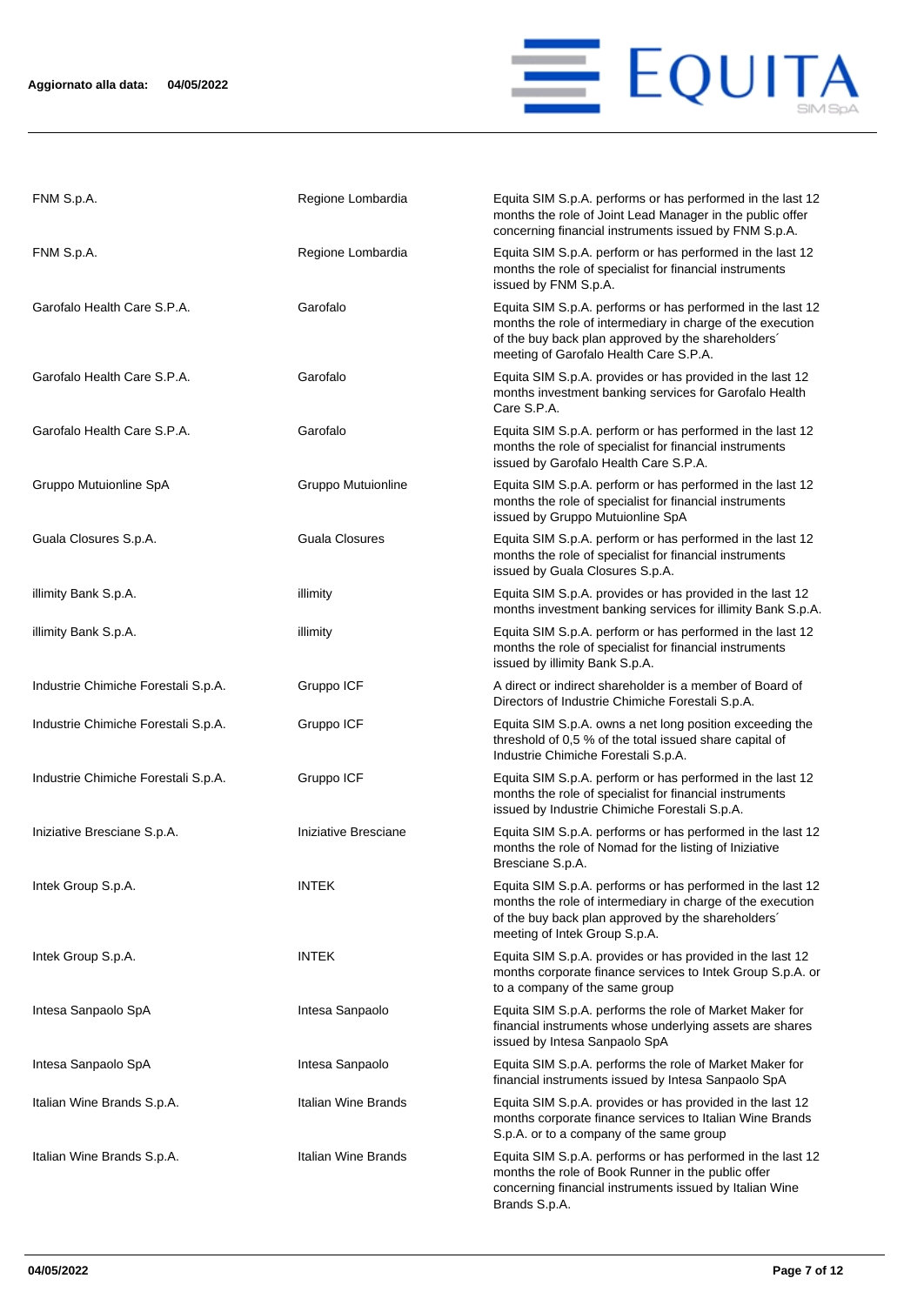

| Italian Wine Brands S.p.A.                       | Italian Wine Brands        | Equita SIM S.p.A. perform or has performed in the last 12<br>months the role of specialist for financial instruments<br>issued by Italian Wine Brands S.p.A.                                                         |
|--------------------------------------------------|----------------------------|----------------------------------------------------------------------------------------------------------------------------------------------------------------------------------------------------------------------|
| <b>IVS Group SA</b>                              | <b>IVS</b>                 | Equita SIM S.p.A. provides or has provided in the last 12<br>months corporate finance services to IVS Group SA or to a<br>company of the same group                                                                  |
| <b>IVS Group SA</b>                              | <b>IVS</b>                 | Equita SIM S.p.A. provides or has provided in the last 12<br>months investment banking services for IVS Group SA                                                                                                     |
| <b>IVS Group SA</b>                              | <b>IVS</b>                 | Equita SIM S.p.A. perform or has performed in the last 12<br>months the role of specialist for financial instruments<br>issued by IVS Group SA                                                                       |
| Kairos Investment Management S.p.A.              | Julius Baer Group Ltd.     | One representative of Equita Group S.p.A. or a company<br>of the same Group is a member of Kairos Investment<br>Management S.p.A. Board of Directors                                                                 |
| Kairos Partners SGR S.p.A.                       | Julius Baer Group Ltd.     | One representative of Equita Group S.p.A. or a company<br>of the same Group is a member of Kairos Partners SGR<br>S.p.A. Board of Directors                                                                          |
| Kelly Services S.p.A.                            | Kelly Services Inc.        | One representative of Equita Group S.p.A. or a company<br>of the same Group is a member of Kelly Services S.p.A.<br><b>Board of Directors</b>                                                                        |
| LA7 S.p.A.                                       | Cairo Communication S.p.A. | One representative of Equita Group S.p.A. or a company<br>of the same Group is a member of LA7 S.p.A. Board of<br><b>Directors</b>                                                                                   |
| Landi Renzo S.p.A.                               | Landi                      | Equita SIM S.p.A. perform or has performed in the last 12<br>months the role of specialist for financial instruments<br>issued by Landi Renzo S.p.A.                                                                 |
| lastminute.com N.V.                              | Im group                   | Equita SIM S.p.A. provides or has provided in the last 12<br>months investment banking services for lastminute.com<br>N.V.                                                                                           |
| Leonardo S.p.a.                                  | Ministero Economia Finanze | Equita SIM S.p.A. performs the role of Market Maker for<br>financial instruments whose underlying assets are shares<br>issued by Leonardo S.p.a.                                                                     |
| Leonardo S.p.a.                                  | Ministero Economia Finanze | Equita SIM S.p.A. performs the role of Market Maker for<br>financial instruments issued by Leonardo S.p.a.                                                                                                           |
| Leonardo S.p.a.                                  | Ministero Economia Finanze | A direct or indirect shareholder is a member of Board of<br>Directors of Leonardo S.p.a.                                                                                                                             |
| Leone Film Group S.p.A.                          | Leone                      | Equita SIM S.p.A. performs or has performed in the last 12<br>months the role of intermediary in charge of the execution<br>of the buy back plan approved by the shareholders'<br>meeting of Leone Film Group S.p.A. |
| Leonteq Securities AG, Guernsey<br><b>Branch</b> | Leonteg                    | Equita SIM S.p.A. perform or has performed in the last 12<br>months the role of specialist for financial instruments<br>issued by Leonteq Securities AG, Guernsey Branch                                             |
| Maire Tecnimont S.p.A.                           | <b>Maire Tecnimont</b>     | Equita SIM S.p.A. performs or has performed in the last 12<br>months the role of Book Runner in the public offer<br>concerning financial instruments issued by Maire<br>Tecnimont S.p.A.                             |
| Maire Tecnimont S.p.A.                           | <b>Maire Tecnimont</b>     | Equita SIM S.p.A. perform or has performed in the last 12<br>months the role of specialist for financial instruments<br>issued by Maire Tecnimont S.p.A.                                                             |
| Masi Agricola S.p.A.                             | <b>Boscaini</b>            | Equita SIM S.p.A. provides or has provided in the last 12<br>months investment banking services for Masi Agricola<br>S.p.A.                                                                                          |
| Masi Agricola S.p.A.                             | <b>Boscaini</b>            | Equita SIM S.p.A. performs or has performed in the last 12<br>months the role of Nomad for the listing of Masi Agricola<br>S.p.A.                                                                                    |
| Masi Agricola S.p.A.                             | Boscaini                   | Equita SIM S.p.A. perform or has performed in the last 12<br>months the role of specialist for financial instruments<br>issued by Masi Agricola S.p.A.                                                               |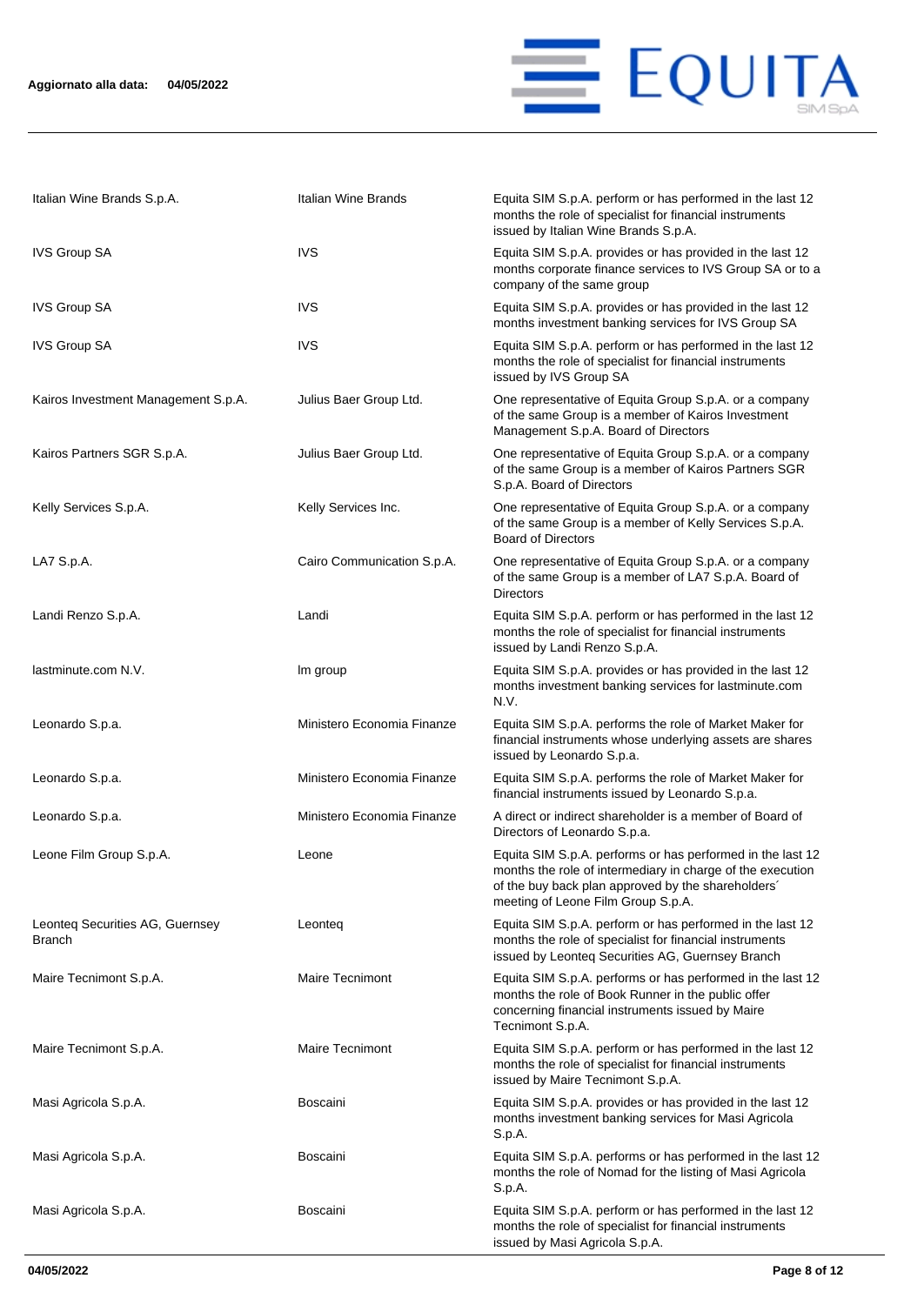

| Masi Agricola S.p.A.                                | <b>Boscaini</b>      | One representative of Equita Group S.p.A. or a company<br>of the same Group is a member of Masi Agricola S.p.A.<br><b>Board of Directors</b>                                                                                                |
|-----------------------------------------------------|----------------------|---------------------------------------------------------------------------------------------------------------------------------------------------------------------------------------------------------------------------------------------|
| Mediobanca - Banca di Credito<br>Finanziario S.p.A. | Mediobanca           | Equita SIM S.p.A. performs the role of Market Maker for<br>financial instruments whose underlying assets are shares<br>issued by Mediobanca - Banca di Credito Finanziario<br>S.p.A.                                                        |
| Mediobanca - Banca di Credito<br>Finanziario S.p.A. | Mediobanca           | Equita SIM S.p.A. performs the role of Market Maker for<br>financial instruments issued by Mediobanca - Banca di<br>Credito Finanziario S.p.A.                                                                                              |
| Mittel SPA                                          | Stocchi              | Equita SIM S.p.A. perform or has performed in the last 12<br>months the role of specialist for financial instruments<br>issued by Mittel SPA                                                                                                |
| NAF 2 S.p.A.                                        |                      | Equita SIM S.p.A. provides or has provided in the last 12<br>months corporate finance services to NAF 2 S.p.A. or to a<br>company of the same group                                                                                         |
| NB Aurora S.A. SICAF-RAIF                           | Neuberger Berman     | Equita SIM S.p.A. provides or has provided in the last 12<br>months investment banking services for NB Aurora S.A.<br>SICAF-RAIF                                                                                                            |
| NEC Italia S.p.A.                                   | <b>NEC Corp</b>      | One representative of Equita Group S.p.A. or a company<br>of the same Group is a member of NEC Italia S.p.A. Board<br>of Directors                                                                                                          |
| Neprix Agency S.r.l.                                | illimity Bank S.p.A. | One representative of Equita Group S.p.A. or a company<br>of the same Group is a member of Neprix Agency S.r.l.<br><b>Board of Directors</b>                                                                                                |
| Neprix S.r.l.                                       | illimity Bank S.p.A. | One representative of Equita Group S.p.A. or a company<br>of the same Group is a member of Neprix S.r.l. Board of<br><b>Directors</b>                                                                                                       |
| Newlat Food S.p.A.                                  | Mastrolia            | Equita SIM S.p.A. performs or has performed in the last 12<br>months the role of liquidity provider for financial<br>instruments issued by Newlat Food S.p.A.                                                                               |
| Nexi S.p.A.                                         | <b>NEXI</b>          | Equita SIM S.p.A. performs the role of Market Maker for<br>financial instruments whose underlying assets are shares<br>issued by Nexi S.p.A.                                                                                                |
| Openjobmetis S.p.A. - AGENZIA PER IL<br>LAVORO      | Openjob Metis        | Equita SIM S.p.A. performs or has performed in the last 12<br>months the role of intermediary in charge of the execution<br>of the buy back plan approved by the shareholders'<br>meeting of Openjobmetis S.p.A. - AGENZIA PER IL<br>LAVORO |
| Openjobmetis S.p.A. - AGENZIA PER IL<br>LAVORO      | Openjob Metis        | Equita SIM S.p.A. provides or has provided in the last 12<br>months investment banking services for Openjobmetis<br>S.p.A. - AGENZIA PER IL LAVORO                                                                                          |
| Openjobmetis S.p.A. - AGENZIA PER IL<br>LAVORO      | Openjob Metis        | Equita SIM S.p.A. perform or has performed in the last 12<br>months the role of specialist for financial instruments<br>issued by Openjobmetis S.p.A. - AGENZIA PER IL<br>LAVORO                                                            |
| OVS S.p.A.                                          | TIP                  | Equita SIM S.p.A. performs or has performed in the last 12<br>months the role of Book Runner in the public offer<br>concerning financial instruments issued by OVS S.p.A.                                                                   |
| OVS S.p.A.                                          | TIP                  | Equita SIM S.p.A. perform or has performed in the last 12<br>months the role of specialist for financial instruments<br>issued by OVS S.p.A.                                                                                                |
| Philips Innovations S.p.A.                          | Philips NV           | One representative of Equita Group S.p.A. or a company<br>of the same Group is a member of Philips Innovations<br>S.p.A. Board of Directors                                                                                                 |
| Philips S.p.A.                                      | Philips NV           | One representative of Equita Group S.p.A. or a company<br>of the same Group is a member of Philips S.p.A. Board of<br><b>Directors</b>                                                                                                      |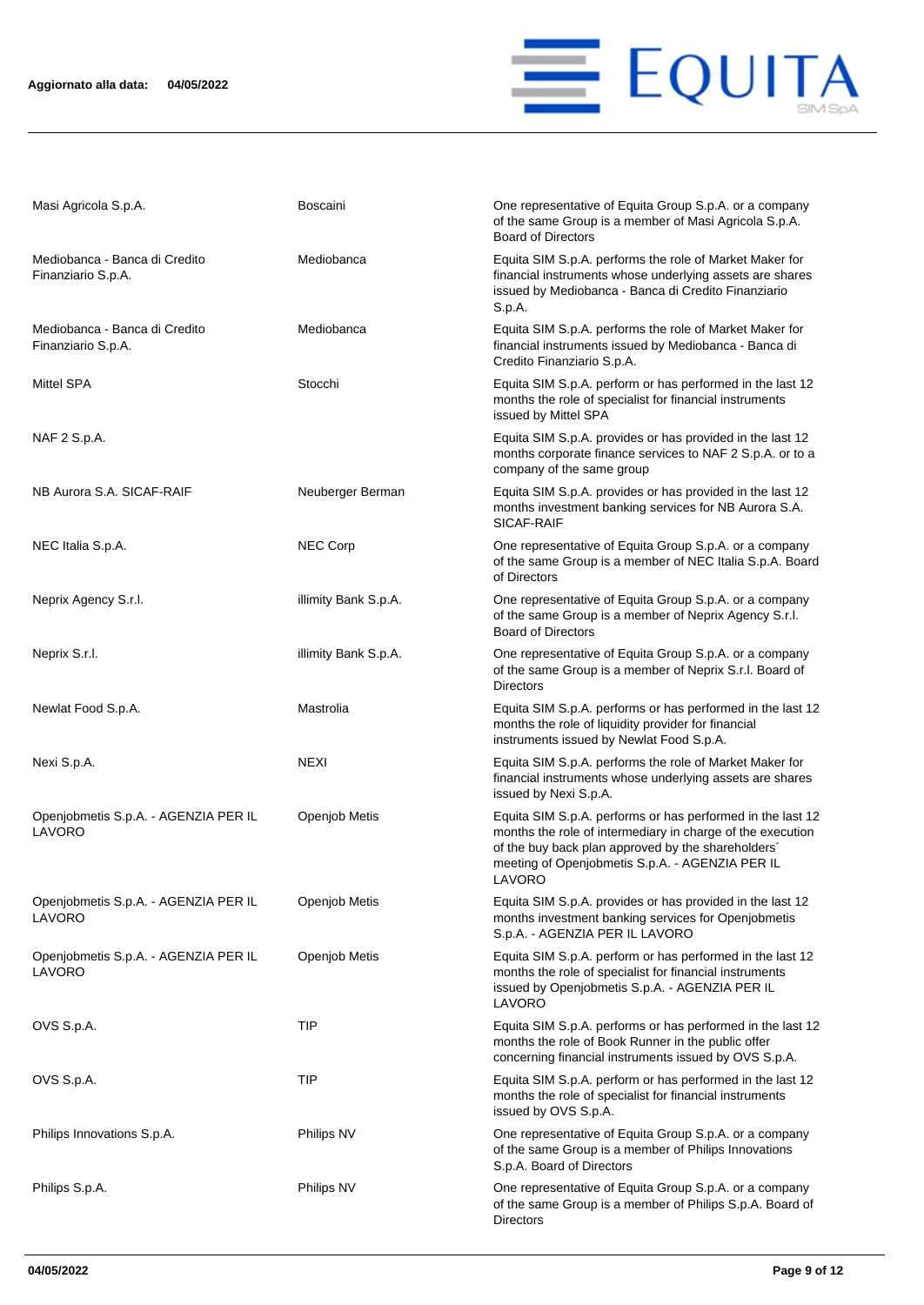### **Aggiornato alla data: 04/05/2022**



| Pirelli & C.SPA                       | Tronchetti Provera         | Equita SIM S.p.A. performs the role of Market Maker for<br>financial instruments whose underlying assets are shares<br>issued by Pirelli & C.SPA                                                                         |
|---------------------------------------|----------------------------|--------------------------------------------------------------------------------------------------------------------------------------------------------------------------------------------------------------------------|
| Pirelli International Treasury S.p.A. | Pirelli & C. S.p.A.        | One representative of Equita Group S.p.A. or a company<br>of the same Group is a member of Pirelli International<br>Treasury S.p.A. Board of Directors                                                                   |
| Poste Italiane SPA                    | Ministero Economia Finanze | Equita SIM S.p.A. performs the role of Market Maker for<br>financial instruments whose underlying assets are shares<br>issued by Poste Italiane SPA                                                                      |
| Racing Force SpA                      |                            | Equita SIM S.p.A. performs or has performed in the last 12<br>months the role of Global Coordinator in the public offer<br>concerning financial instruments issued by Racing Force<br>SpA                                |
| Racing Force SpA                      |                            | Equita SIM S.p.A. performs or has performed in the last 12<br>months the role of Nomad for the listing of Racing Force<br>SpA                                                                                            |
| Racing Force SpA                      |                            | Equita SIM S.p.A. perform or has performed in the last 12<br>months the role of specialist for financial instruments<br>issued by Racing Force SpA                                                                       |
| RCS Media Group S.p.A.                | Cairo Communication S.p.A. | One representative of Equita Group S.p.A. or a company<br>of the same Group is a member of RCS Media Group<br>S.p.A. Board of Directors                                                                                  |
| <b>RCS Sport</b>                      | RCS Media Group S.p.A.     | One representative of Equita Group S.p.A. or a company<br>of the same Group is a member of RCS Sport Board of<br><b>Directors</b>                                                                                        |
| Reno de Medici SPA                    | Reno de Medici             | Equita SIM S.p.A. provides or has provided in the last 12<br>months corporate finance services to Reno de Medici SPA<br>or to a company of the same group                                                                |
| Revo S.r.l.                           | Revo S.p.A                 | Equita SIM S.p.A. performs or has performed in the last 12<br>months the role of Joint Book Runner in the public offer<br>concerning financial instruments issued by Revo S.r.l.                                         |
| Revo SpA/Milano                       | Revo S.p.A                 | Equita SIM S.p.A. performs or has performed in the last 12<br>months the role of intermediary in charge of the execution<br>of the buy back plan approved by the shareholders'<br>meeting of Revo SpA/Milano             |
| Revo SpA/Milano                       | Revo S.p.A                 | Equita SIM S.p.A. provides or has provided in the last 12<br>months corporate finance services to Revo SpA/Milano or<br>to a company of the same group                                                                   |
| Revo SpA/Milano                       | Revo S.p.A                 | Equita SIM S.p.A. performs or has performed in the last 12<br>months the role of Nomad for the listing of Revo<br>SpA/Milano                                                                                             |
| Revo SpA/Milano                       | Revo S.p.A                 | Equita SIM S.p.A. perform or has performed in the last 12<br>months the role of specialist for financial instruments<br>issued by Revo SpA/Milano                                                                        |
| Sabaf Technology and Safety           | Saleri                     | Equita SIM S.p.A. performs or has performed in the last 12<br>months the role of intermediary in charge of the execution<br>of the buy back plan approved by the shareholders'<br>meeting of Sabaf Technology and Safety |
| Sabaf Technology and Safety           | Saleri                     | Equita SIM S.p.A. perform or has performed in the last 12<br>months the role of specialist for financial instruments<br>issued by Sabaf Technology and Safety                                                            |
| <b>SAES Getters SPA</b>               | Saes                       | Equita SIM S.p.A. provides or has provided in the last 12<br>months investment banking services for SAES Getters<br><b>SPA</b>                                                                                           |
| SARAS S.p.A. - Raffinerie Sarde       | Moratti                    | Equita SIM S.p.A. provides or has provided in the last 12<br>months corporate finance services to SARAS S.p.A. -<br>Raffinerie Sarde or to a company of the same group                                                   |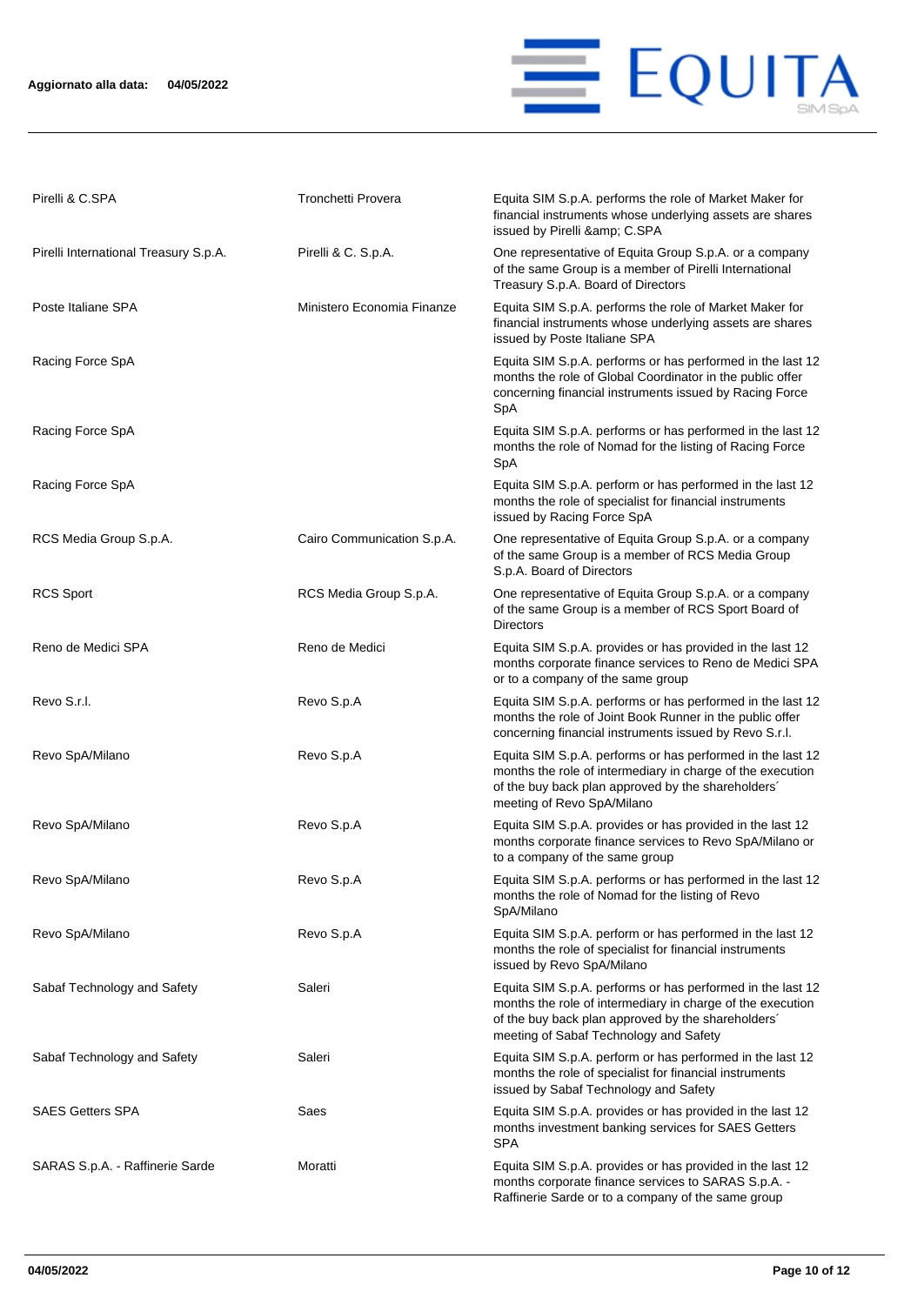

| SARAS S.p.A. - Raffinerie Sarde                             | Moratti                    | Equita SIM S.p.A. provides or has provided in the last 12<br>months investment banking services for SARAS S.p.A. -<br>Raffinerie Sarde                                                                                                  |
|-------------------------------------------------------------|----------------------------|-----------------------------------------------------------------------------------------------------------------------------------------------------------------------------------------------------------------------------------------|
| <b>SEC Newgate</b>                                          |                            | One representative of Equita Group S.p.A. or a company<br>of the same Group is a member of SEC Newgate Board of<br><b>Directors</b>                                                                                                     |
| Selle Royal S.p.A.                                          |                            | Equita SIM S.p.A. performs or has performed in the last 12<br>months the role of Sponsor for the public offer of Selle<br>Royal S.p.A.                                                                                                  |
| Sesa S.p.A.                                                 | TIP                        | Equita SIM S.p.A. provides or has provided in the last 12<br>months investment banking services for Sesa S.p.A.                                                                                                                         |
| <b>SG Issuer SA</b>                                         | SG                         | Equita SIM S.p.A. perform or has performed in the last 12<br>months the role of specialist for financial instruments<br>issued by SG Issuer SA                                                                                          |
| SICIT Group S.p.A.                                          | Sicit                      | Equita SIM S.p.A. performs or has performed in the last 12<br>months the role of intermediary in charge of the execution<br>of the buy back plan approved by the shareholders'<br>meeting of SICIT Group S.p.A.                         |
| Signify S.p.A.                                              | Philips NV                 | One representative of Equita Group S.p.A. or a company<br>of the same Group is a member of Signify S.p.A. Board of<br><b>Directors</b>                                                                                                  |
| Sika Polyurethane Manufacturing S.r.l.                      | Sika AG                    | One representative of Equita Group S.p.A. or a company<br>of the same Group is a member of Sika Polyurethane<br>Manufacturing S.r.l. Board of Directors                                                                                 |
| Siram Veolia S.p.A.                                         | Veolia Environnement SA    | One representative of Equita Group S.p.A. or a company<br>of the same Group is a member of Siram Veolia S.p.A.<br><b>Board of Directors</b>                                                                                             |
| SIT S.p.A.                                                  | Sit                        | Equita SIM S.p.A. performs or has performed in the last 12<br>months the role of intermediary in charge of the execution<br>of the buy back plan approved by the shareholders'<br>meeting of SIT S.p.A.                                 |
| SITI - B & T Group S.p.A.                                   |                            | Equita SIM S.p.A. performs or has performed in the last 12<br>months the role of intermediary in charge of coordinating<br>the collection of acceptances in the tender and/or<br>exchange offer launched by Barbieri & amp; Tarozzi SpA |
| Smartetn PLC                                                | Smartetn                   | Equita SIM S.p.A. perform or has performed in the last 12<br>months the role of specialist for financial instruments<br>issued by SmartETN Plc and guaranteed by Cirdan Capital<br>Management Ltd                                       |
| SNAM S.p.A.                                                 | Ministero Economia Finanze | Equita SIM S.p.A. performs the role of Market Maker for<br>financial instruments whose underlying assets are shares<br>issued by SNAM S.p.A.                                                                                            |
| Societa Cattolica di Assicurazione -<br>Societa Cooperativa | Cattolica                  | Equita SIM S.p.A. perform or has performed in the last 12<br>months the role of advisor of the offerer in transactions on<br>financial instruments issued by Societa Cattolica di<br>Assicurazione - Societa Cooperativa                |
| Societe Generale Effekten GMBH                              | SG                         | Equita SIM S.p.A. perform or has performed in the last 12<br>months the role of specialist for financial instruments<br>issued by Societe Generale Effekten GMBH                                                                        |
| Societe Generale SA                                         | Societe Generale           | Equita SIM S.p.A. perform or has performed in the last 12<br>months the role of specialist for financial instruments<br>issued by Societe Generale SA                                                                                   |
| Tamburi Investment Partners Spa                             | TIP                        | Equita SIM S.p.A. provides or has provided in the last 12<br>months investment banking services for Tamburi<br><b>Investment Partners Spa</b>                                                                                           |
| Tamburi Investment Partners Spa                             | TIP                        | Equita SIM S.p.A. perform or has performed in the last 12<br>months the role of specialist for financial instruments<br>issued by Tamburi Investment Partners Spa                                                                       |